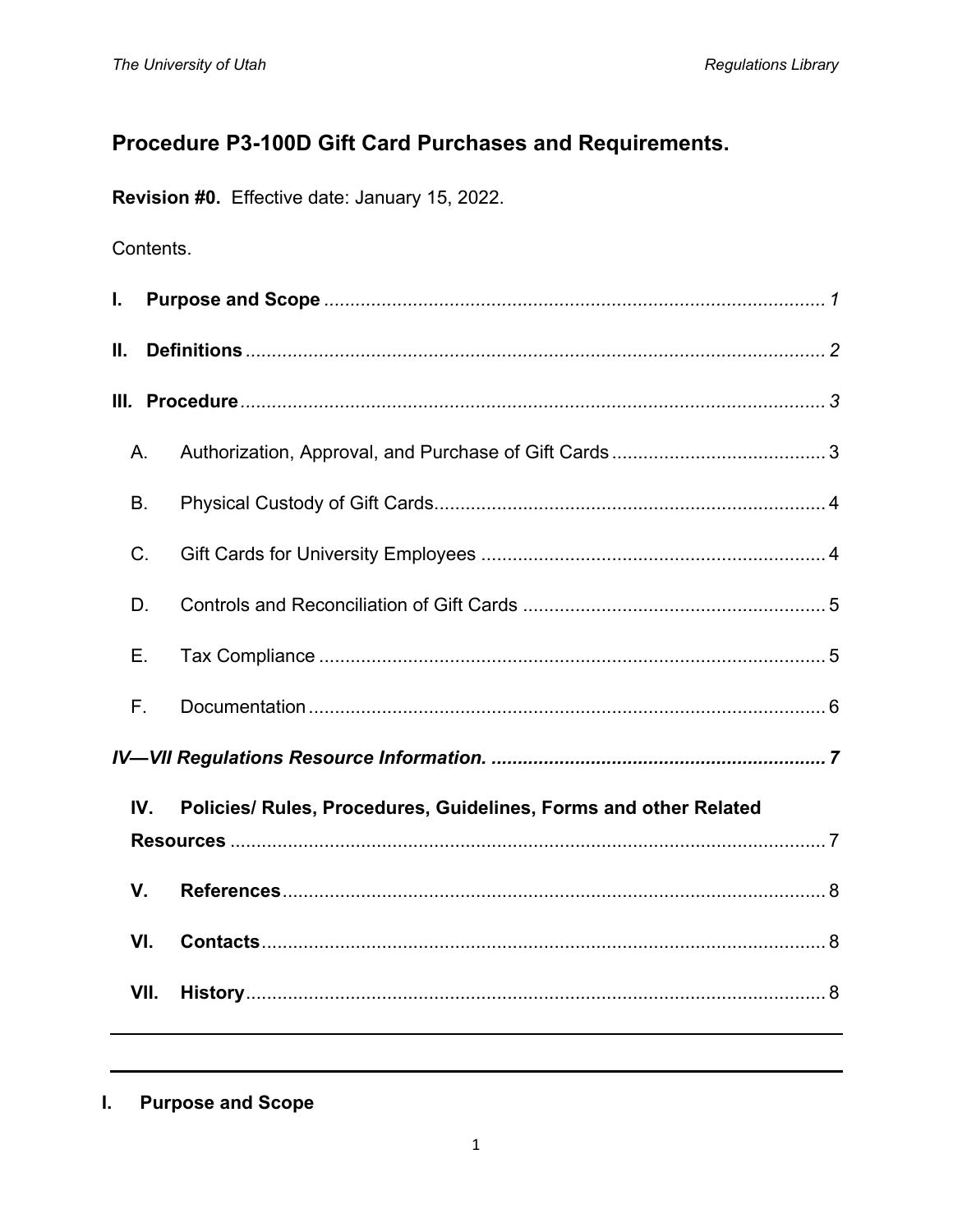### A. Purpose

This procedure provides guidance for procuring gift cards and controls for safeguarding gift cards, maintaining accountability, and compliance with law. Gift cards are a cash equivalent and as such are a high-risk item, so their purchase requires a process of accountability to prevent misuse or theft and to comply with external reporting requirements.

B. Scope

This procedure applies to all academic and administrative units of the University, and for use by all members of the University community, including all faculty, staff, students, and participants in University programs, or activities, or research. This procedure applies to all University gift card purchases, including University of Utah Hospitals and Clinics (UUHC), regardless of funding source used.

### <span id="page-1-0"></span>**II. Definitions**

The definitions provided in Policy 3-100 apply for this procedure. In addition, the terms below apply for the limited purpose of this procedure.

- A. "Administrative Approval" means approval by a director, department chair, or higher level or the equivalent within University of Utah Hospitals and Clinics ("UUHC").
- B. "Gift Card Custodian" means a University employee responsible for maintaining gift cards and logs.
- C. "Human Research Participant" has the same meaning as that term is defined in Guideline G3-011A: Payments to Human Research Participants.
- D. "Purchaser" means a University employee responsible for ordering or purchasing gift cards.
- E. "Reconciler" means a University employee who is assigned to reconcile gift cards purchased, distributed and currently in inventory with the gift card logs.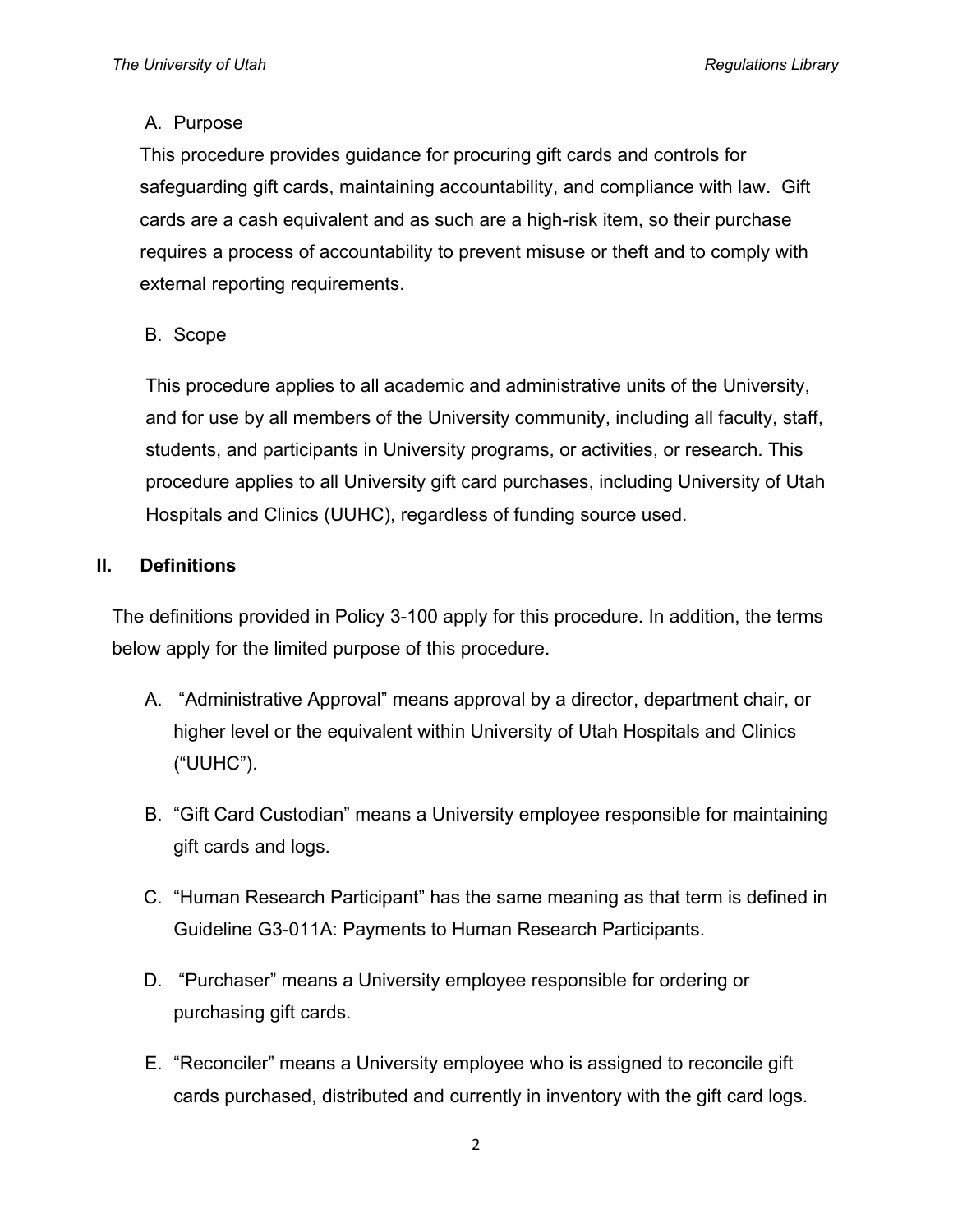F. "Secondary Custodian" means a University employee other than the Gift Card Custodian who requires custody of cards from a gift card fund in order to fulfill the business purpose of the fund.

#### <span id="page-2-0"></span>**III. Procedure**

- <span id="page-2-1"></span>A. Authorization, Approval, and Purchase of Gift Cards
	- 1. All gift card purchases require prior approval by authorized individuals on the appropriate forms and following the authorization requirements for the procurement method used.
		- a. A Purchaser may use the following procurement methods to purchase gift cards:
			- i. For gift card purchases below the Single Procurement Threshold (see Rule R3-100D) a Purchaser may use their PCard provided it has a current gift card exemption. Purchases using a PCard may not be split to circumvent the Single Procurement Threshold. Purchasers may also use UShop or Lawson ERP (UUHC only), if they prefer.
			- ii. For gift card purchases over the Single Procurement Threshold, a Purchaser may only use UShop or Lawson ERP. The purchasing department may require additional approvals and documentation for these purchases and a buyer will be assigned to oversee the purchase.
			- iii. Gift cards may be purchased from vendors who have been awarded a contract through a competitive solicitation process to provide gift cards to the University.
		- b. Gift cards may not be purchased using personal funds or petty cash.
	- 2. A Purchaser should submit a request to purchase gift cards in UShop or Lawson with a minimum notice of at least ten (10) days prior to the purchase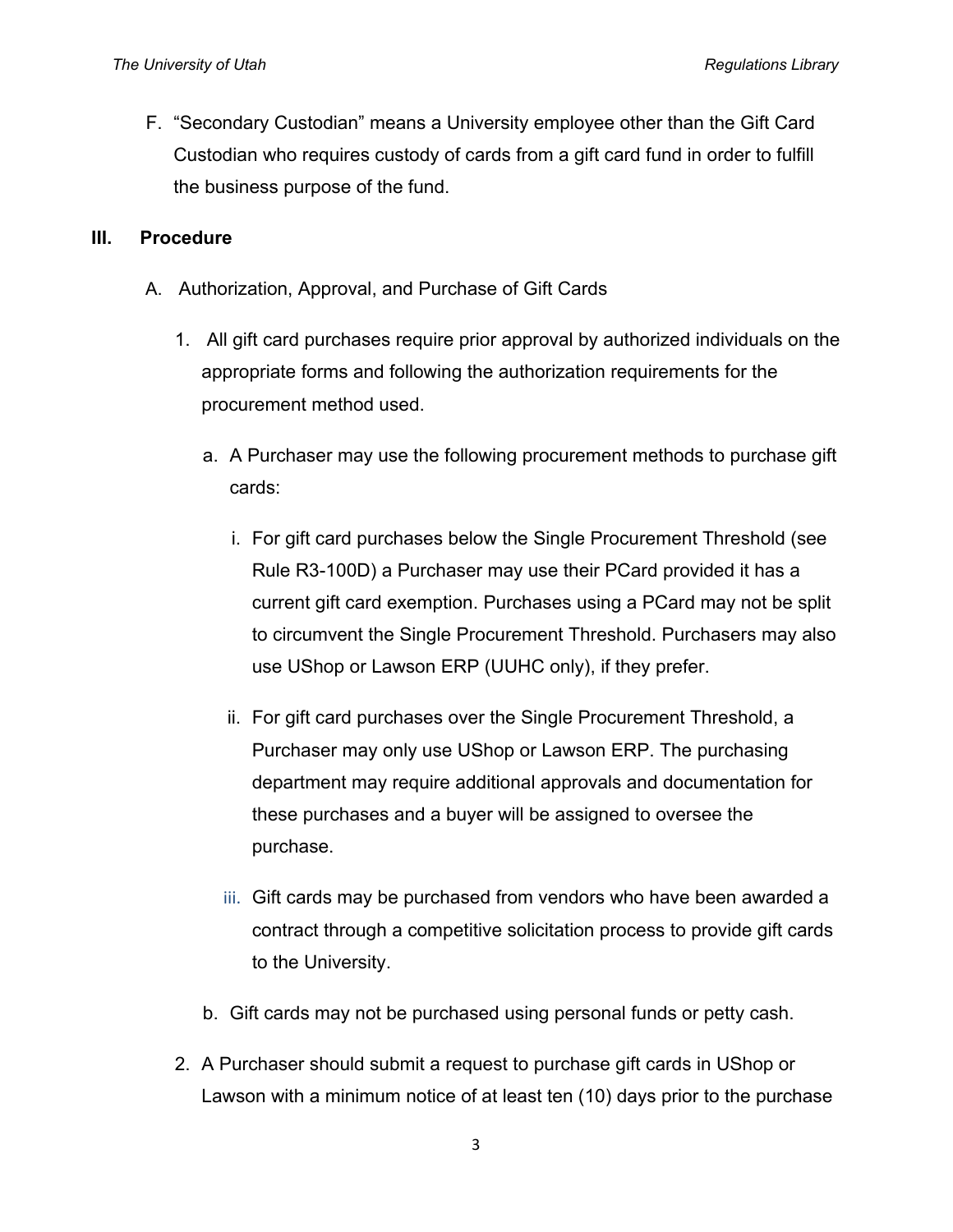of the gift cards as the purchasing process may take more time than expected especially at times of peak demand. A Purchaser should start the process early to avoid delays in the approval or purchasing processes.

- 3. A Purchaser shall have physical gift cards shipped to a University address. EGift cards are sent directly by the card provider to the electronic address submitted to purchasing by the department.
- 4. A Purchaser may only purchase gift cards with a funding source that allows for the purchase of gift cards.
	- a. A Purchaser must obtain Administrative Approval prior to using state funds to purchase gift cards.
	- b. A Purchaser must obtain Administrative Approval prior to purchasing bank gift cards, i.e. VISA, MasterCard, American Express, etc.
- <span id="page-3-0"></span>B. Physical Custody of Gift Cards
	- 1. The Gift Card Custodian shall safely secure all physical gift cards in a locked space.
		- a. Only the Gift Card Custodian and/or the Secondary Custodian should have access to physical gift cards.
		- b. The Gift Card Custodian should maintain physical gift cards separately and not comingled with other gift cards purchased from separate funds or for different purposes.
- <span id="page-3-1"></span>C. Gift Cards for University Employees
	- 1. An organizational unit shall obtain Administrative Approval prior to purchasing and giving gift cards to University employees, subject to the following: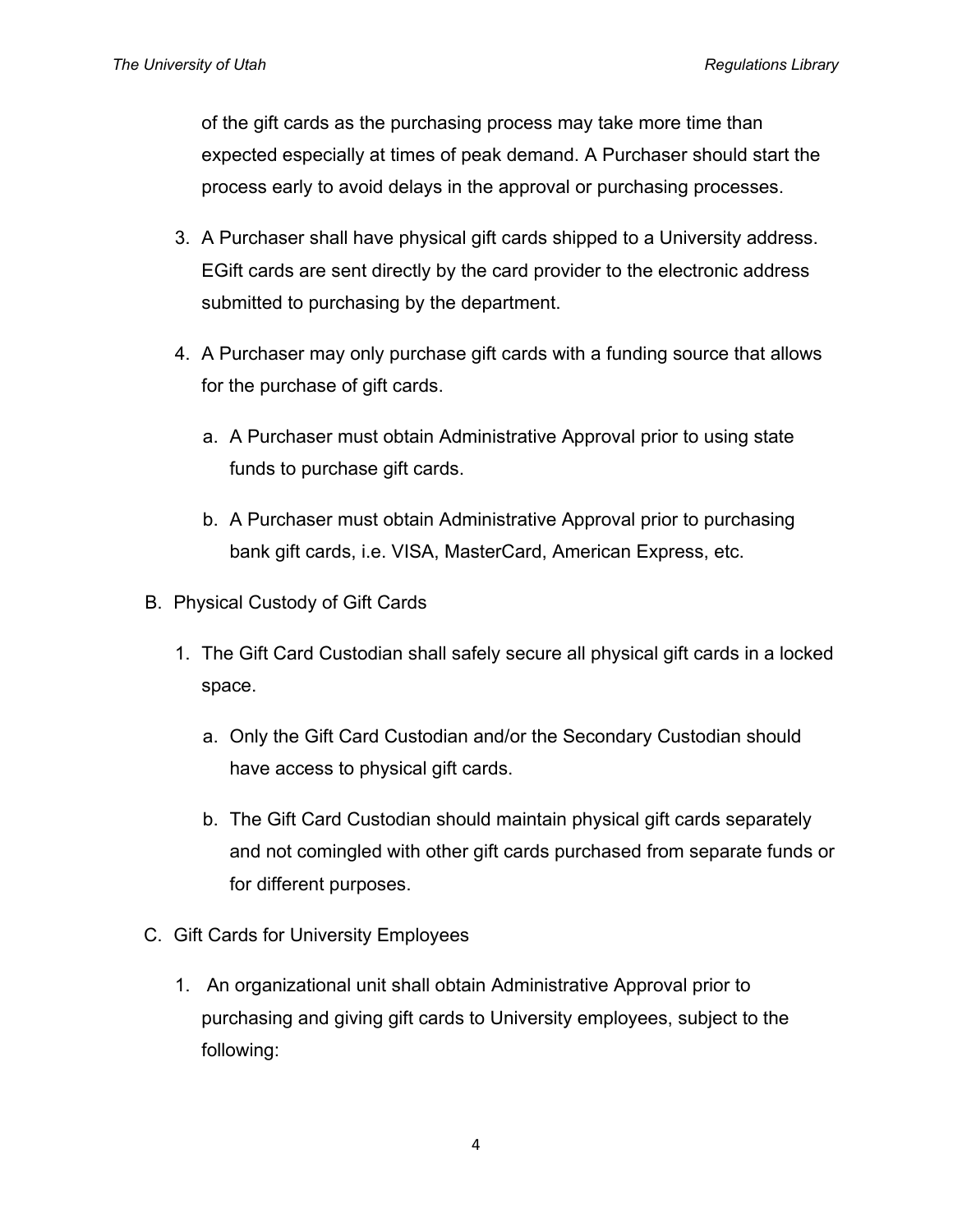- a. Gift cards given to a director, department chair, or higher level or the equivalent within University of Utah Hospitals and Clinics must be approved by their supervisor.
- b. Administrative approval is not required when a gift card is provided to an employee in their capacity as a Human Research Participant, which is governed by G3-011A.
- <span id="page-4-0"></span>D. Controls and Reconciliation of Gift Cards
	- 1. The Reconciler shall inventory an organizational unit's purchased gift cards at least monthly in the presence of the Gift Card Custodian.
		- a. The Reconciler may not be a direct report to the Gift Card Custodian.
		- b. The Reconciler shall document and maintain a record of the inventory and attach it to the monthly reconciliation as described below.
	- 2. A reconciliation of gift cards shall be performed monthly including beginning balance, purchases, issuances, and ending balance. Ending balance shall be confirmed by a physical count. The Reconciler shall retain documentation of the reconciliation for review by internal and/or external auditors for a period of three years.
	- 3. Gift card controls and transactions are subject to review by internal and/or external auditors.
	- 4. An organizational unit many not deviate from these controls without the approval of the director of purchasing.
- <span id="page-4-1"></span>E. Tax Compliance
	- 1. Employees: Gift cards provided to employees, regardless of value, are reported to Tax Services so that appropriate tax reporting can occur.
	- 2. Non-Employees: Gift cards provided to non-employees in an aggregate amount per the IRS 1099 reporting threshold or more per calendar year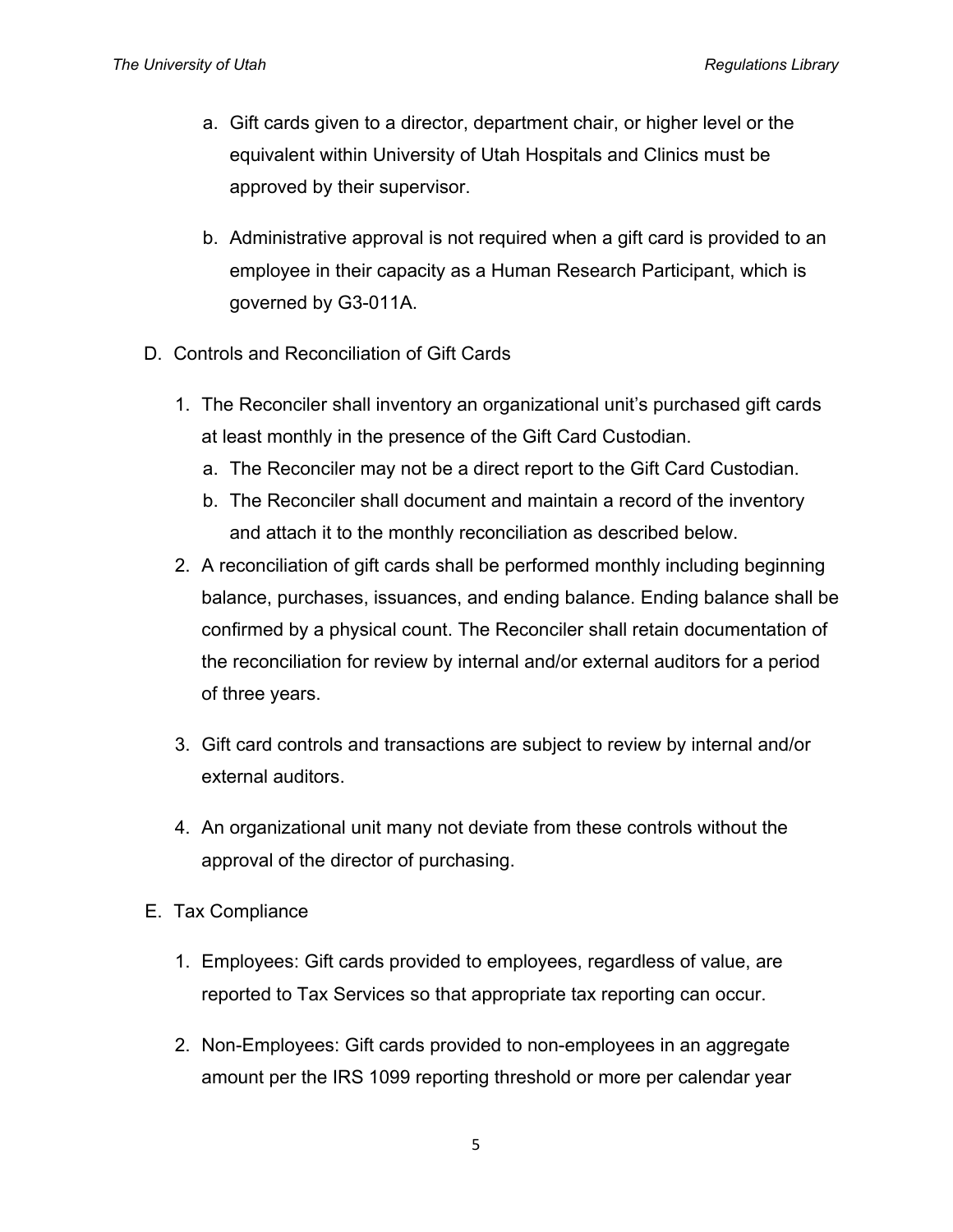(January 1 through December 31) must be reported to Tax Services to ensure appropriate tax reporting.

- 3. Human Research Participants: Gift cards awarded to Human Research Participants, whether the recipient is an employee or non-employee, should comply with reporting procedures provided in G3-011A.
- 4. Reports to Tax Services: To ensure compliance with tax reporting obligations, gift cards provided to University employees or nonresident aliens within the calendar year (January 1 through December 31) must be reported to Tax Services by the first Friday in December of the calendar year in which the gift card has been or will be provided.
- <span id="page-5-0"></span>F. Documentation
	- 1. At a minimum, documentation shall include the following listed on the gift card log(s):
		- a. Requisition number, if applicable
		- b. Business purpose
		- c. Number of gift cards purchased
		- d. Dollar value of each gift card
		- e. Total dollar amount of gift cards purchased
		- f. Vendor
		- g. Type of recipient
		- h. Last four numbers of each gift card
		- i. Date purchased
		- j. Date given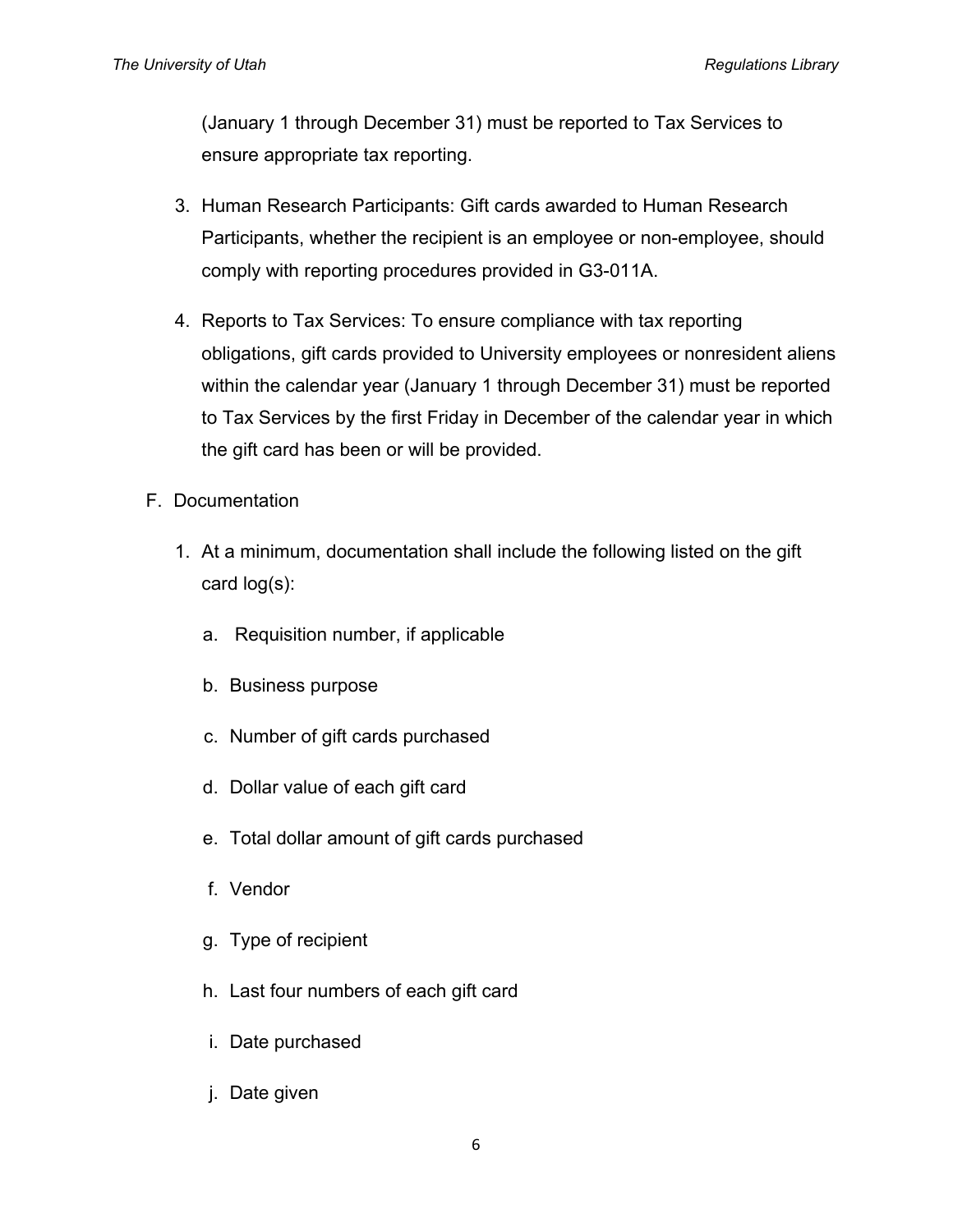- k. Study or event name
- l. Recipient name or study ID, subject to grant requirements
- 2. An organizational unit should use a gift card transfer log when gift cards are transferred to a Secondary Custodian. Organizational units should require the following information on the form:
	- a. Requisition number, if applicable
	- b. Business purpose
	- c. Number of gift cards purchased
	- d. Vendor
	- e. Gift Card Custodian
	- f. Date of transfer
	- g. Number of gift cards transferred
	- h. Dollar value of each gift card transferred
	- i. Total dollar value of gift cards transferred
	- j. Signature and UID of secondary custodian

<span id="page-6-0"></span>*IV—VII Regulations Resource Information.*

*\*\*User Note: Parts IV-VII of this Regulation (and all other University Regulations) are Regulations Resource Information – the contents of which are not approved by the Academic Senate or Board of Trustees, and are to be updated from time to time as determined appropriate by the cognizant Policy Officer and the Institutional Policy Committee, as per Policy 1-001 and Rule 1-001.\*\**

<span id="page-6-1"></span>**IV. Policies/ Rules, Procedures, Guidelines, Forms and other Related Resources** A. Policies.